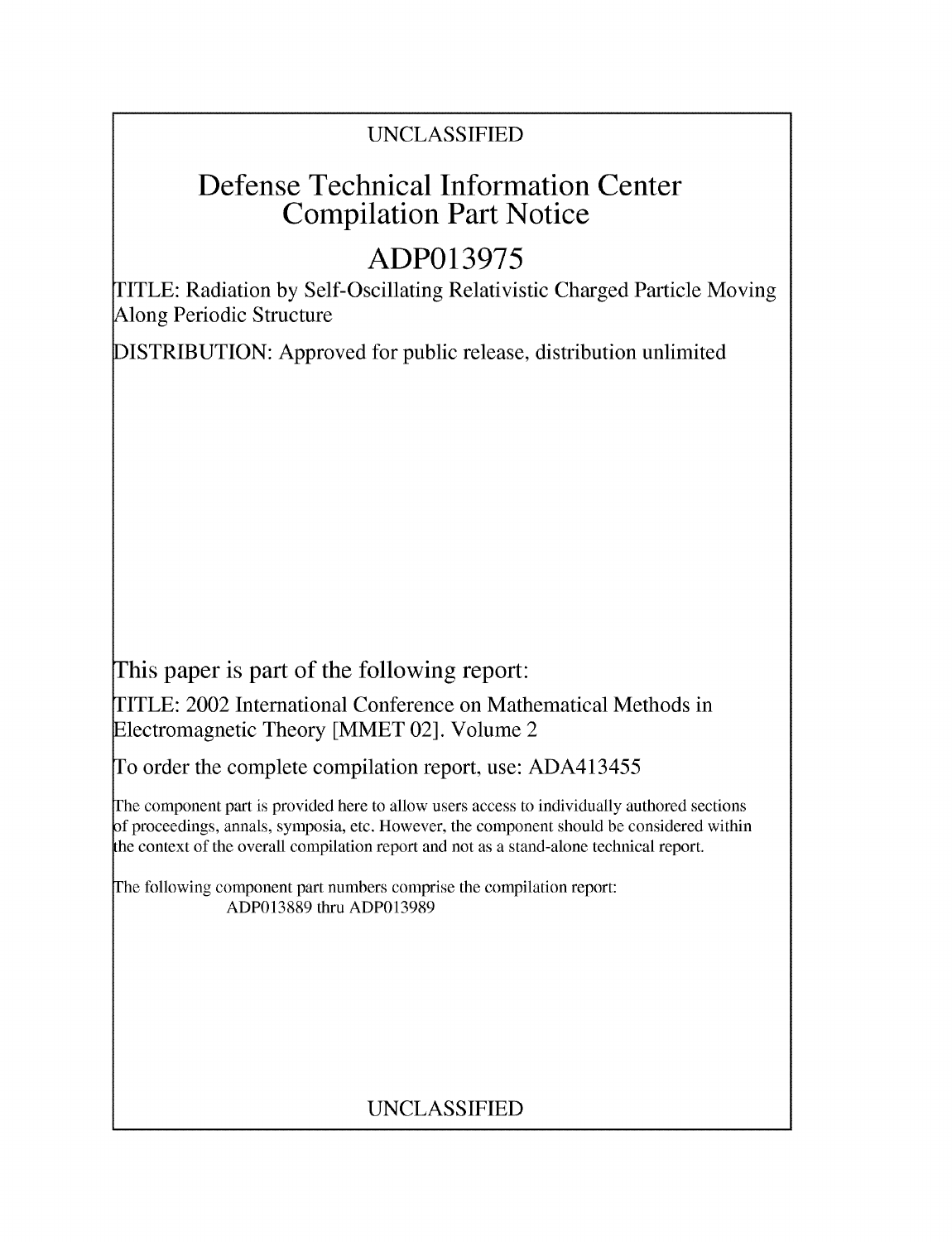## RADIATION BY **SELF-OSCILLATING** RELATIVISTIC CHARGED PARTICLE **MOVING ALONG** PERIODIC **STRUCTURE**

#### Anatoly **N.** Opanasenko

## NSC KIPT, Akademicheskaya St. 1, Kharkov, 61108, Ukraine E-mail: Opanasenko@kipt.kharkov.ua

### ABSTRACT

The new elementary radiation mechanism due to the oscillatory character of a radiation friction force appearing when a relativistic charged particle moves along a periodic structure without external fields is studied by analytical methods. The equation of motion for the charged particle driven by the radiation friction force is solved by the perturbation method. It is shown that the non-synchronous spatial harmonics of the Cherenkov-type radiation (CR) can cause an oscillatory motion of the particle, which therefore generates an undulator-type radiation (UR). In the frequency range where the diffraction of the generated waves is essential, the radiation manifests itself in the interference of CR and UR. The undulator radiation takes place only in that spectral region where the wave diffraction can be neglected.

As known, a charged particle moving with a constant velocity along a periodic structure emits Cherenkov-type radiation [1]. The fields of this radiation called wakefields can be expressed as spatial-harmonic series according to the Floquet theorem. The action of the synchronous with the particle spatial harmonics of the self-wakefield on the particle results in energy losses associated with CR. The non-synchronous spatial harmonics can cause the oscillatory particle motion resulting in generating the undulator-type radiation. This radiation is subject for discussing in this article.

As a periodic structure, we will consider a hollow corrugated waveguide with metallic surface. Suppose that a particle of charge  $e$  and of mass  $m$  moves with an ultrarelativistic velocity  $\bf{v}$  along the structure with the period  $D$ . The radiation friction force and the radiation power are sought for.

By using the Hamilton's method developed in [2] we can obtain the radiation friction force as

$$
\mathbf{F}(\mathbf{v}(t), \mathbf{r}(t), t) = -\frac{e^2}{4c^2 V_{tot}} \sum_{\lambda}^{\omega_{\lambda} < c/\nu} \left\{ \mathbf{A}_{\lambda}(\mathbf{r}(t)) - \frac{\mathbf{v}(t) \times rot\mathbf{A}_{\lambda}(\mathbf{r}(t))}{i\omega_{\lambda}} \right\} e^{i\omega_{\lambda} t} \int_{0}^{t} \mathbf{v}(t') \mathbf{A}_{\lambda}^* (\mathbf{r}(t')) e^{-i\omega_{\lambda} t'} dt' + \\ + \left[ \mathbf{A}_{\lambda}(\mathbf{r}(t)) + \frac{\mathbf{v}(t) \times rot\mathbf{A}_{\lambda}(\mathbf{r}(t))}{i\omega_{\lambda}} \right] e^{-i\omega_{\lambda} t} \int_{0}^{t} \mathbf{v}(t') \mathbf{A}_{\lambda}^* (\mathbf{r}(t')) e^{i\omega_{\lambda} t'} dt' + K.c. \tag{1}
$$

where  $\omega_\lambda$  is an eigenfrequency. Seeing the force of radiation friction does not depend on the particle size  $r_0$ , so  $\omega_\lambda < c/r_0$  [2] *(c* is the velocity of light).  $V_{to} = MV_{cell}$ , where we assume that the structure contains  $M \rightarrow \infty$  cells of volume  $V_{cell}$  and is enclosed in a "periodicity box".  $A_{\lambda}(r)$  is the set of the eigenfunctions of the vector potential which can be represented in the Floquet form [1]

**KIEV, UKRAINE, IX-TH INTERNATIONAL CONFERENCE ON MATHEMATICAL METHODS IN ELECTROMAGNETIC THEORY**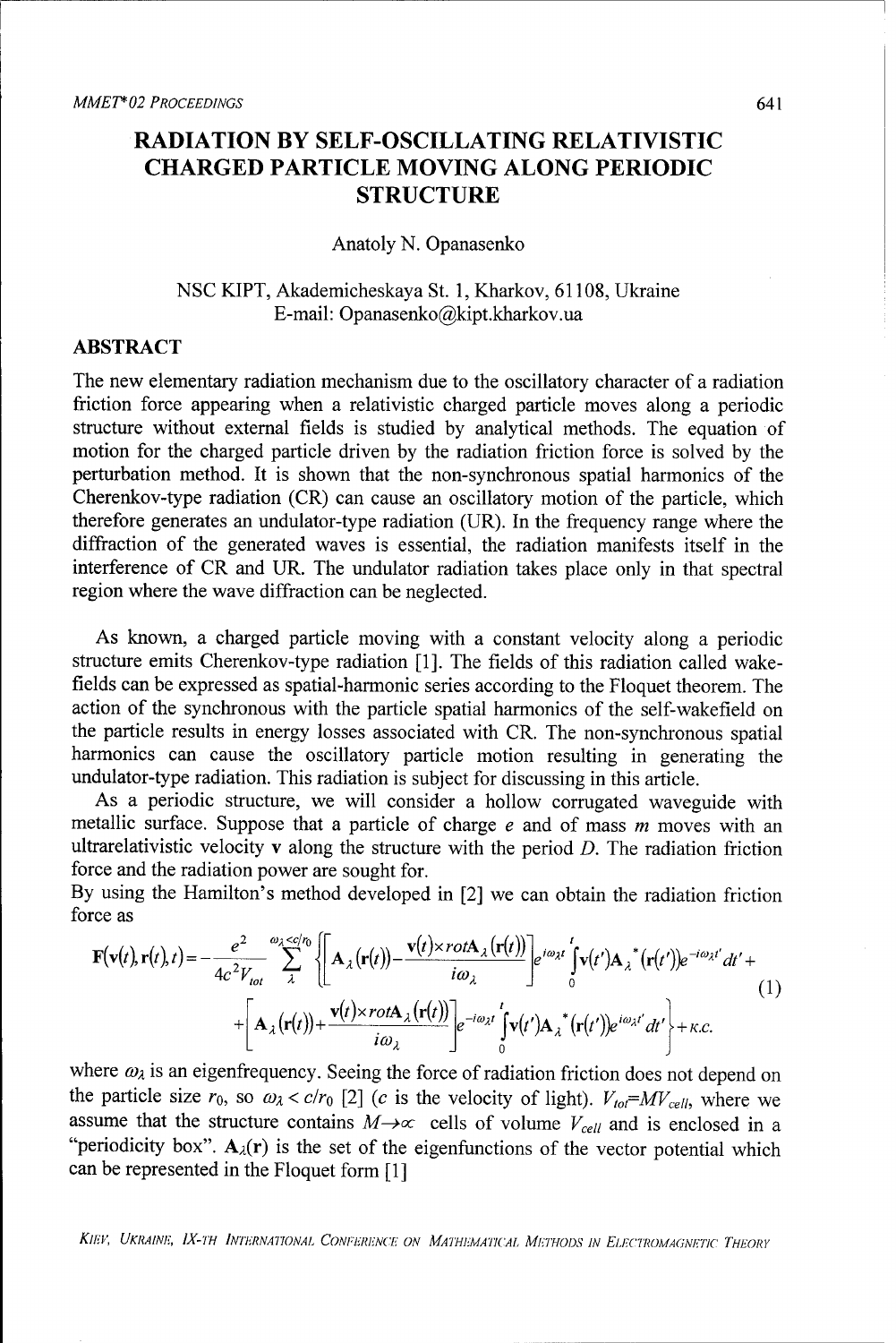642 *MAJEP 02 PROCEE:DINGS*

$$
\mathbf{A}_{\lambda}(\mathbf{r}) = \sum_{n=-\infty}^{\infty} \mathbf{g}_{\lambda}^{(n)}(\mathbf{r}_{\perp}) e^{ih_{n}z} , \qquad (2)
$$

where  $g^{(n)}_{\lambda}(r_{\perp})$  is the amplitude of the *n*-th spatial harmonic; *h* is the parameter of the interval:  $(-\pi/D + \pi/D)$ ;  $h_n=h+2\pi n/D$  is the propagation constant. The set of (2) is limited above on frequency by the electron plasma frequency  $\omega_{pe}$  in metal. As known, if  $\omega_{\lambda} \sim \omega_{pe}$  the diffraction conditions in the periodic structure are violated. So, for the range  $\omega_{\lambda}$  >  $\omega_{pe}$  the vector potential can be expanded in terms of the plane waves of free space

$$
\mathbf{A}_{\lambda J}(\mathbf{r}) = c \sqrt{4\pi a_{\lambda J}} e^{ik_{\lambda} \mathbf{r}}
$$
 (3)

where  $k_{\lambda}$  is the wave propagation vector;  $a_{\lambda,l}$  is the real unit vector of polarization  $(l=1,2)$  perpendicular to  $\mathbf{k}_{\lambda}$ .

The equation of the motion driven **by** the force **(1)** can be solved approximately in ultrarelativistic limit. As a zeroth-order approximation, we will consider the motion with a constant velocity parallel to the stricture axis

$$
\mathbf{v} = \mathbf{v}_0 = \mathbf{v}_0 \mathbf{e}_z, \qquad \qquad \mathbf{r}(t) = \mathbf{r}_{0,\perp} + \mathbf{v}_0 t \tag{4}
$$

In this case, inserting (4) and (2) into **(1),** we obtain the self-wake force of zeroth order in the frequency band  $\omega_{\lambda} << \omega_{\text{loc}}$ 

$$
\mathbf{F}(t) = -e^2 \sum_{p=-\infty}^{\infty} \mathbf{w}^{(p)} e^{ip\Omega t} + \kappa.c.,
$$
 (5)

where we have introduced  $\Omega \equiv 2\pi v_0/D$  and defined the amplitude of the *pth* spatial harmonic of the wake function as **(**n) **\*** 

$$
\boldsymbol{w}^{(p)} = \frac{Dv_0}{4c^2 V_{cell}} \sum_{n=0}^{\infty} \sum_{\lambda'_j} \frac{g_{z,\lambda_j}^{(n)}}{v_0 - \frac{d\omega_{\lambda}}{dh}} \left[ \boldsymbol{g}_{z,\lambda'_j}^{(n+p)} - i \frac{v_0}{\omega_{\lambda}} \nabla_{\perp} g_{z,\lambda_j}^{(n+p)} - \frac{\Omega p}{\omega_{\lambda}} \boldsymbol{g}_{\perp,\lambda_j}^{(n+p)} \right] \tag{6}
$$

Here  $\mathbf{g}_{\lambda}^{(n)} = \mathbf{g}_{\lambda}^{(n)}(\mathbf{r}_{0,\perp}),$  and  $\omega_{\lambda}$  satisfies the resonance conditions  $\omega_{\lambda} - h\nu_{0} = n\Omega$ . The force (5) is a periodic function of time with the period  $D/v_0$ . The synchronous harmonic of this force,  $-e^2 2w_z^{(0)}$ , determines the energy losses associated with CR in the frequency band  $\omega_{\lambda} << \omega_{pe}$ .

In the region  $\omega_2 > \omega_{pe}$  where the structure can be considered as free space, the radiation is absent in zeroth order approximation, i.e. at  $v_0$ =const.

**If** the particle is off-axis, it experiences a periodic action of the transverse component of the non-synchronous harmonics of the self-wake force  $(w_1^{(p)} \neq 0)$ . The radiation due to the periodic motion we will call undulator radiation. Solving the equation of the motion driven **by** the force *(5)* we find the corrected law of motion

$$
\mathbf{v}(t) = \mathbf{v}_0 + \mathbf{v}_{\perp}(t) = \mathbf{v}_0 + ic \sum_{p \neq 0}^{\infty} \frac{(p)}{p} e^{ip\Omega t}, \quad \mathbf{r}(t) = \mathbf{r}_{0,\perp} + \mathbf{v}_0 t + \delta \mathbf{r}_{\perp}(t) = \mathbf{r}_{0,\perp} + \mathbf{v}_0 t + \frac{c}{\Omega} \sum_{p \neq 0}^{\infty} \frac{(p)}{p^2} e^{ip\Omega t} (7)
$$

where  $\binom{p}{r}$  is the dimensionless vector  $\binom{p}{r} = \frac{2e^2}{mc\gamma\Omega} \left(\mathbf{w}_{\perp}(\mathbf{r}) + \mathbf{w}_{\perp}(\mathbf{r})^*\right)$  and  $|\alpha^{(p)}| \ll 1$ .

Inserting **Eq.(7)** and **Eq.(2)** into **Eq.(1)** we can obtain the power radiation as